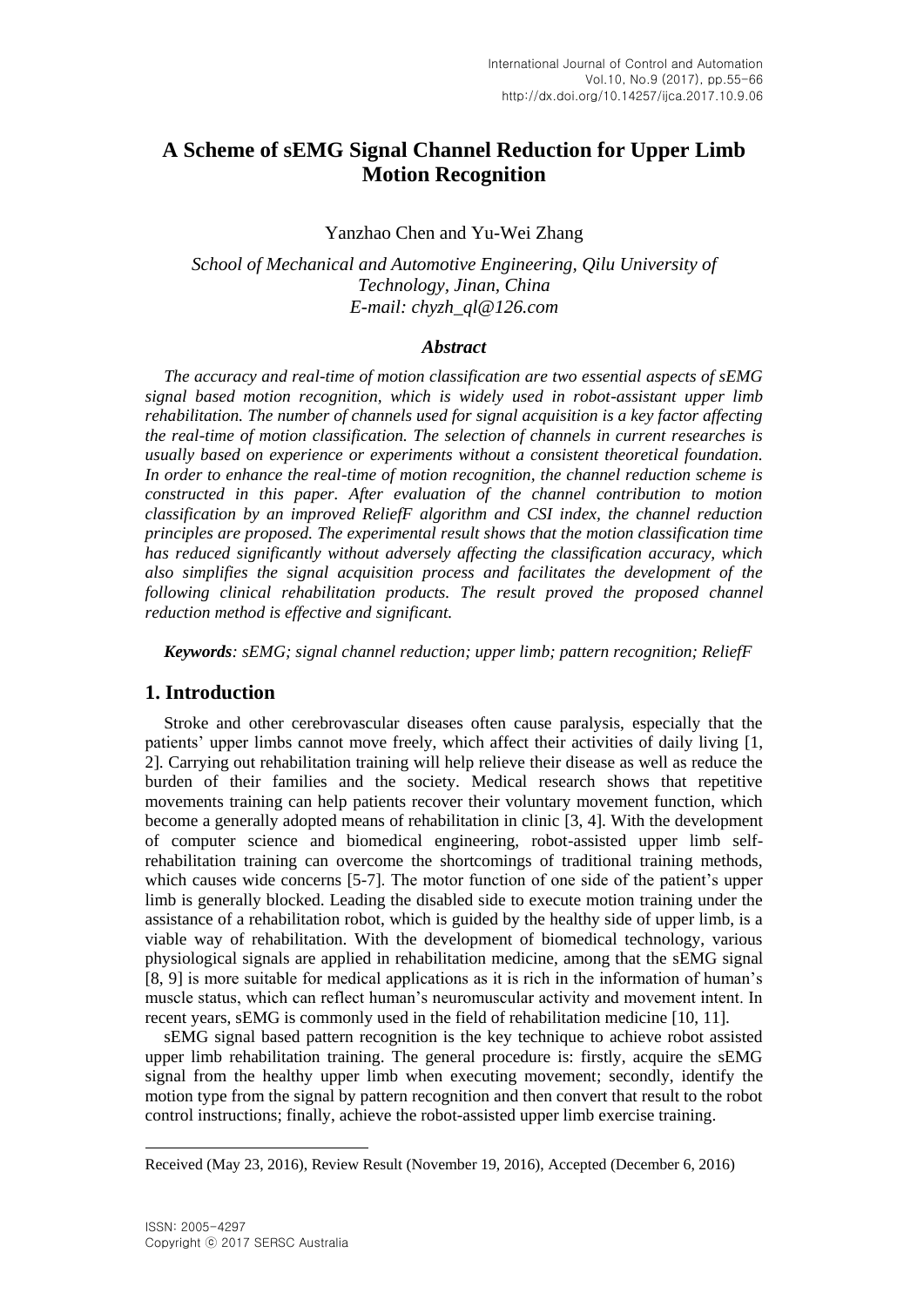Acquiring the sEMG signal by multiple channels from different muscle positions becomes a widely used manner for pattern recognition. Such as American scholars Alan Smith and Edward E. Brown [12] reported a control program for a robot with three degrees of freedom. They acquired the signals from biceps, triceps and four muscles on the forearm by multiple channels and identified the motions. After feature extraction and classifier design, the motion classification experiment was executed, and the classification accuracy reaches more than 90%. Australian scholars Rami N. Khushaba, *etc.* [11] accurately identified the finger movement by sEMG signal to drive a prosthetic hand performing different movements. The researchers acquired sEMG signal from the forearms of eight subjects in two channels, the motion recognition accuracy reached more than 90%. Although acquiring sEMG signal from multiple channels may get higher recognition accuracy, there will be some problems with an excessive number of channels. Firstly, during the sEMG signal acquisition, because of the surface area limitation of the upper limb skin, it will inevitably cause crosstalk among channels, which will generate invalid information. Secondly, when the upper limb executes movement, one muscle involved in multiple motions has different characteristics; meanwhile, one motion is generated by many muscles' interaction, some of which have similar functions and exhibit similar characteristics [13, 14]. In other words, the functions to characterize one motion patterns of signals from different channels may be the same or similar. Although this phenomenon increases the feasibility of motion identification, it will produce redundancy among signals from different channels. These redundant signals will show low contribution in the subsequent pattern classification, which will not achieve promotion on classifications or even be counterproductive. Reducing the number of signal channels can decrease the time complexity of pattern classification, which will enhance the real-time of classification. In addition, reducing the number of signal channels will bring convenience to sEMG signal acquisition, which also has important significance for the development of portable clinical products.

Previous studies have shown that the signal acquisition position has important influence on classification results, and using a small amount of electrodes to obtain high classification accuracy is very useful for clinical myoelectric control [13, 15-16]. However, these studies mostly rely on experience or experiments to select the signal channel and signal acquisition positions, which do not point out a united principles and basis. ReliefF [17] is a multivariable selection algorithm, which is usually used for feature selection. Meanwhile, the sEMG signal channel reduction can be seen as an issue of combination of feature selection. In this article, an improved ReliefF algorithm is provided for implementing sEMG signal channel reduction.

# **2. Materials and Methods**

The process of sEMG based upper limb motion recognition can be divided into the following steps: signal acquisition, feature extraction and motion classification. In our preliminary studies [18], six upper limb motion types were chosen for rehabilitation training, which are elbow flexion, elbow extension, shoulder flexion, shoulder extension, shoulder abduction as well as shoulder adduction. The sEMG signals were acquired in six channels from the upper limb, which are central deltoid, rear deltoid, biceps, triceps, brachioadialis and flexor carpi. The sEMG signal acquisition instrument ME6000 made in Finland was used for signal acquisition with six channels. Each signal acquisition channel consists of three electrode interfaces, two of which are used to connect the measuring electrodes and the other to connect the reference electrodes to form a bipolar differential setting. During the signal acquisition, the three electrodes of each channel were pasted to the skin surface near the corresponding muscle. A feature space BisIE based on bispectrum technique is constructed, and the SVM was chosen as pattern classifier. In this chapter, the scheme of channel reduction is proposed, based on which the number of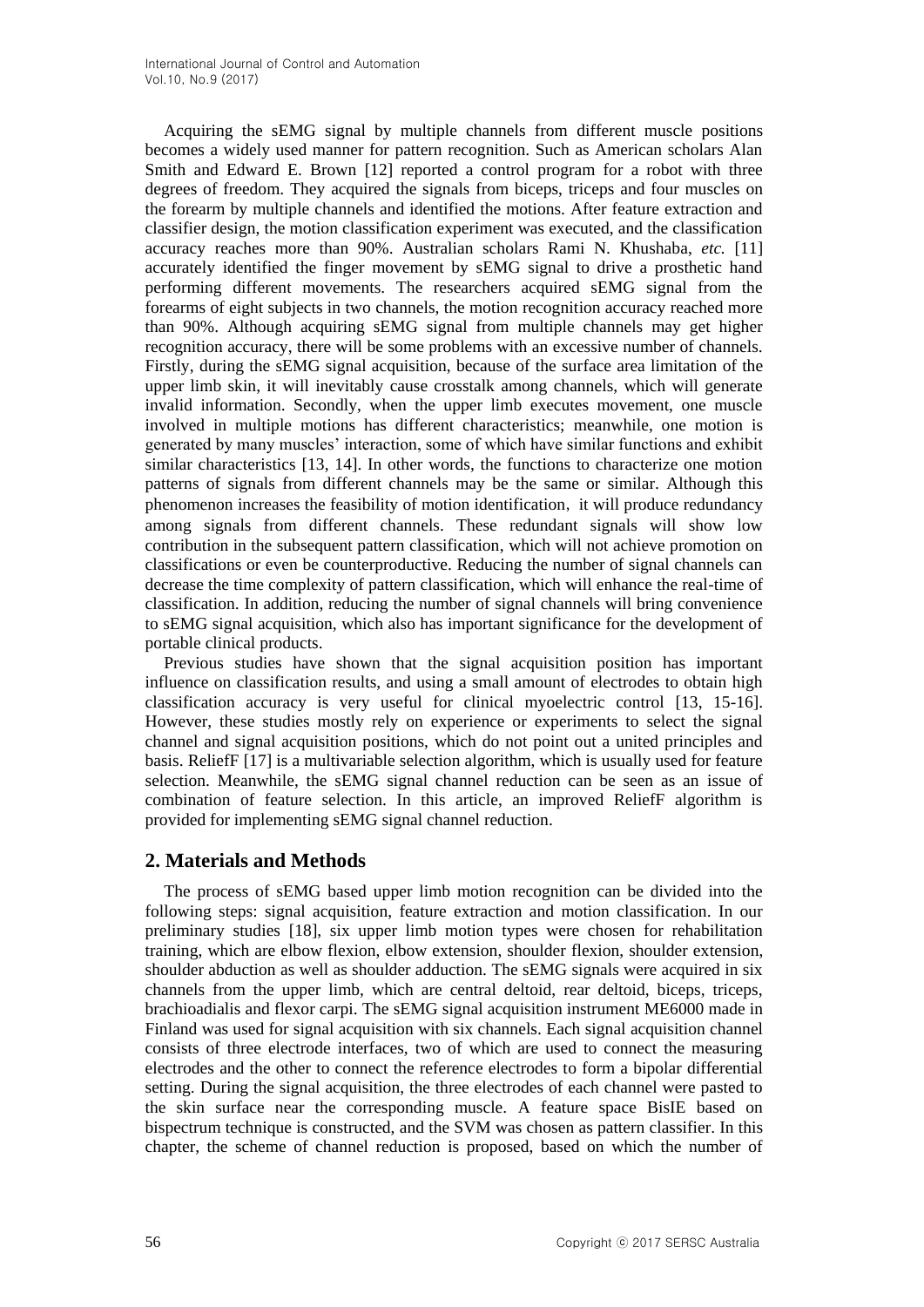channel will be reduced. The algorithm implementation in this paper is based on MATLAB2012a and windows operating system. The authors declare that all experimental procedures executed in this research comply with the requirements of the local ethics committee and the declaration of Helsinki.

### **2.1. Channel Reduction Scheme**

In the feature space, the classification contributions of features from different channels may be different, based on which the signal channel reduction scheme is proposed in this section. The classification contribution is taken as standard. This scheme is shown in Figure 1. The channel reduction process can be described as: firstly, make the feature extraction from each channel and, after feature extraction, there will be the feature space of six channels. For BisIE, the feature space is 18-dimensional with 3 dimensions each channel; secondly, calculate the contribution of each channel for motion classification and sort the channels in descending order according to the degree of contribution; thirdly, get the combinations of different channels based on reverse culling method and achieve channel selection by analyzing the feature separability; finally, determine the channel combination after reduction.

When determining the final channel combination, the following principles should be considered:

(1) The positions of muscles that correspond to different signal channels should be as far as possible, in order to facilitate the signal acquisition and avoid interference.

(2) For the antagonistic muscles, the strength changes of them will be in opposite or relaxed state when executing reverse motions. Their contributions to motion classification may be the same or similar, which makes it possible to retain one of them as the signal acquisition position.

(3) For the signals acquired from various types of motions execution, only one channel needs to be retained if large correlation occurs among them, in order to reduce the redundancy.



**Figure 1. The Scheme of Channel Reduction**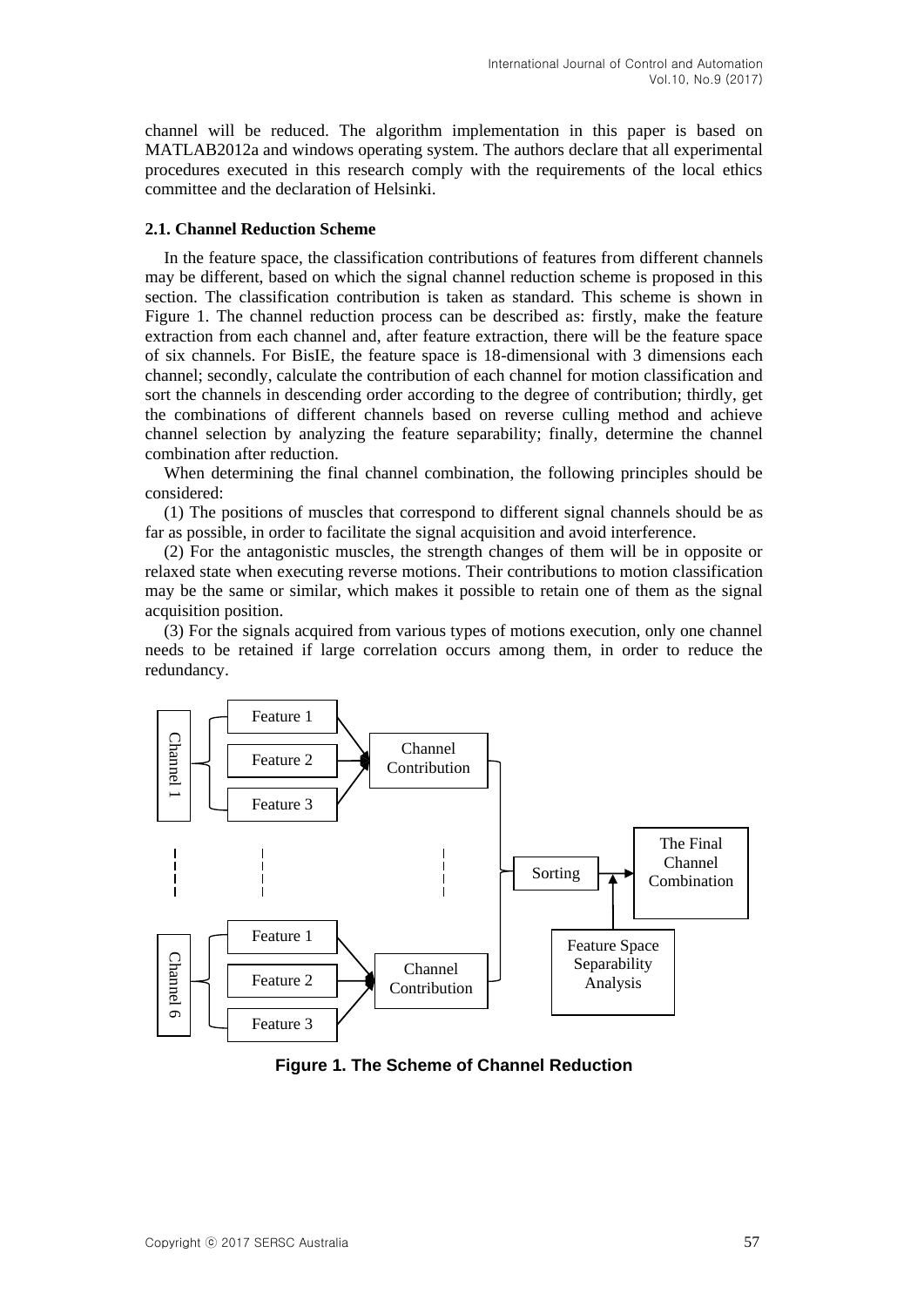### **2.2. The Introduction of ReliefF**

The channel selection can be seen as an issue of special combined feature selection. First proposed by Kira and Rendell [17] in 1992, Relief is a multivariate feature selection algorithm based on sample feature weight. The core of this algorithm is to determine the feature weight based on the difference between the same type of sample and the different types of sample, which reflects the degree of association by the features' ability to distinguish the similar samples. If the difference of the feature is small in the same type of sample and large in different types of sample, the separability of this feature is considered to be strong and vice versa.

Designed for two-class issue, the Relief algorithm can't be used directly in the upper limb classification, which is a muti-class issue. The ReliefF algorithm proposed by Kononenko [19], solved the multi-class issue by transforming it into an one-against-rest issue. The ReliefF algorithm can be described as follows:

Set  $X = \{x_1, x_2, \dots, x_n\}$  as a sample collection, and each sample contains m features, that is  $x_i = \{f_1, f_2, \dots, f_m\}$ , with  $C = \{c_1, c_2, \dots, c_l\}$  is the class collection with 1 classes that the sample belongs to.

(1) For each feature variable, initialize the weight  $w_j = 0$  ( $1 \le j \le m$ );

(2) Randomly select a sample from  $x_i$  ( $1 \le i \le n$ ), for the feature variable  $f_j$  (  $1 \le j \le m$  of  $x_i$ , select d samples closest to  $x_i$  from the same type of sample and constitute the sample collection H. Then, select d samples closest to  $x_i$  from the different

types of sample and constitute the sample collection M(c);

(3) Update the weight of feature variable according to formula (1):

$$
w_i = w_i - \sum_{n=1}^{\infty} diff \left( f_j, x_i, H_n \right) / \left( t \times d \right) +
$$
  

$$
\sum_{c \notin class(x_i)} \left[ \frac{p(c)}{1 - p(class(x_i))} \sum_{n=1}^{\infty} diff \left( f_j, x_i, M_n(c) \right) \right] / \left( t \times d \right)
$$
 (1)

(4) Turn to (2) and iterate  $2^{t}(1 \leq t)$  times;

(5) Calculate the feature weights of all feature variables to obtain the weight vector W;

(6) Sort the elements of the weight vector in descending order and select the features with weights greater than a threshold value C as the target features.

### **2.3. ReliefF based sEMG Signal Channel Effectiveness Determination**

Improve the ReliefF algorithm and consider the signal channels as a unit, and then, calculate the feature weights of different channels, the results of which were seen as the contribution degree for the motion classification. For BisIE feature space, there are 6 channels with 3 features in each channel, resulting in 18 features totally. The process of the weight calculation of each channel by improved ReliefF algorithm is as follows:

(1) Respectively select each feature in each channel composing the input vectors  $F_i = [f_1, f_2, \dots, f_6]$ , where i represents the feature number, and  $1 \le i \le 3$ ,  $f_j$ represents the i-th feature of the j-th channel;

(2) Calculate the feature weights  $W_i = [w_1, w_2, \cdots w_6]$  of each channel,  $w_j$  represents the i-th feature weight of the j-th channel,  $1 \le j \le 6$ ;

(3) Calculate the mean value of feature weights of each channel according to formula (2) as the weight of the corresponding channel, which is the basis of channel reduction.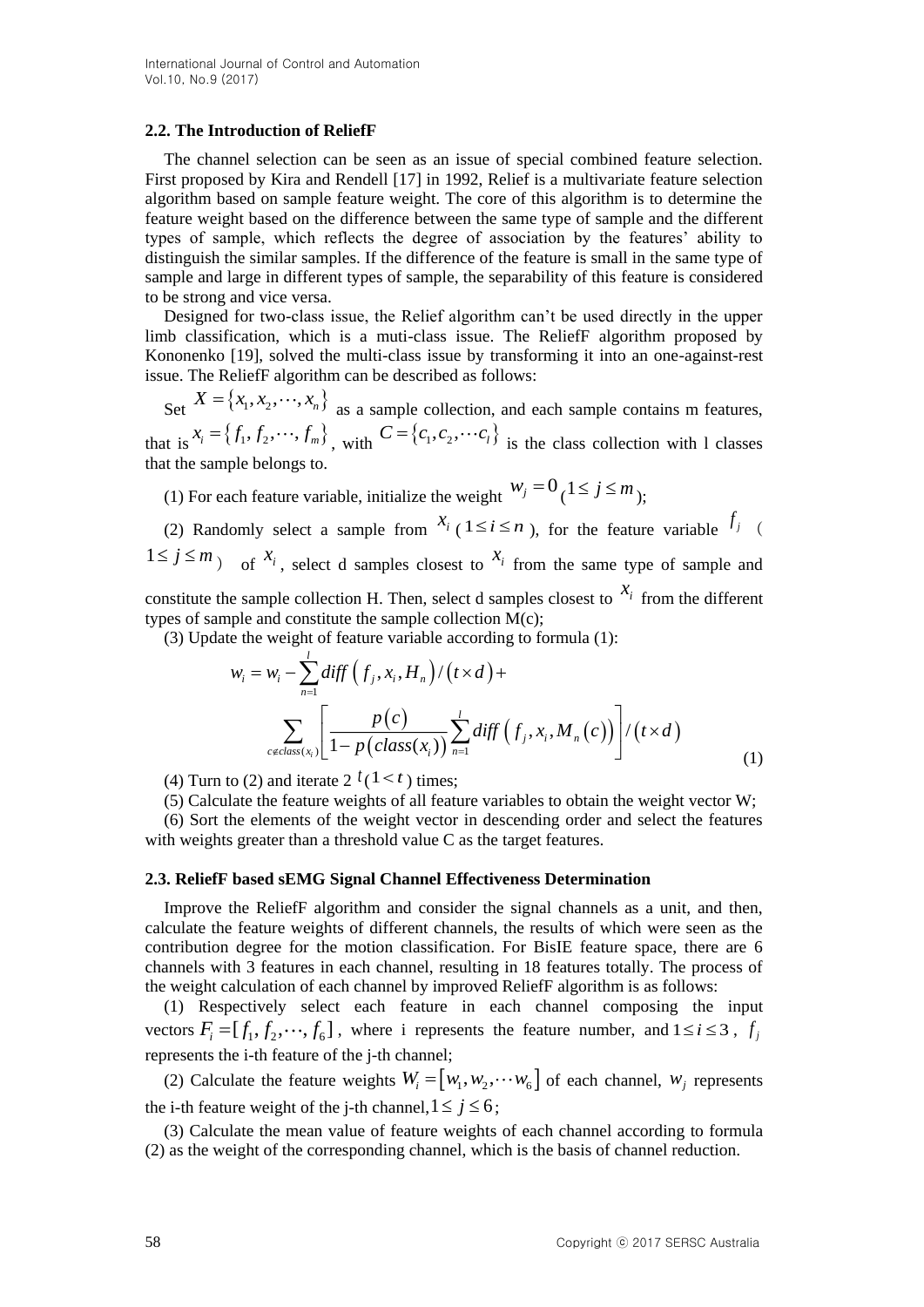$$
W = \frac{1}{3} \sum_{i=1}^{3} W_i
$$
 (2)

#### **2.4. Feature Separability Analysis**

Through the ReliefF algorithm, the weights of channels are obtained. It is generally considered that the channel with a large weight will have strong discriminatory ability as well as high effectiveness for sample classification and vice versa. After the channel effectiveness sorting according to channel weight, the classification capability of feature space of different channel combinations should be evaluated. Theoretically, the feature space separability can be used to evaluate the discriminatory ability of feature space. Clustering Separation Index (CSI) is a generally used feature separability index, which is also employed in this study..

The method for calculating the feature space separability by CSI is as follows:

Firstly, calculate the within-class scatter  $S_{ii}$ , which is used to measure the degree of dispersion between motion samples of the same type, and the between-class scatter  $S_{ij}$ , which used to measure the mean distance of feature vector between two types of motion by:

$$
S_{ii} = \sqrt{\frac{1}{N_i} \sum_{k=1}^{N_i} ||X_k - M_i||^2}
$$
  

$$
S_{ii} = ||M - M||
$$
 (3)

$$
S_{ij} = \|M_i - M_j\| \tag{4}
$$

Where,  $X_k$  refers to the samples in class *i*,  $N_i$  refers to the number of samples in class  $i$ , and  $M_i$  refers to the mean value of feature vector of the i-th class feature vector.

Secondly, calculate the similarity  $R_{ij}$  between two types of sample. The smaller the *Rij* is, the easier it will distinguish the two types of sample.

$$
R_{ij} = \frac{S_{ii} + S_{jj}}{S_{ij}}\tag{5}
$$

Finally, determine the overall separability feature space by CSI. The CSI index set the mean value of between-class scatter between two motion types most difficult to distinguished as the sample separability, and the smaller its value is. The smaller its value is, the better its separability:

$$
CSI = \frac{1}{K} \sum_{i=1}^{K} \max_{i \neq j} R_{ij}
$$
\n(6)

To determine the final channel combination, the separability of different channel combinations is examined. Excluding the last channel in the channel sequence successively, the CSI value of the remaining channels is calculated as a combination, resulting in CSI values of six combinations containing one channel to six channels respectively. Based on the separability analysis by CSI value and considering other related factors, the channel reduction can be finished.

#### **3. Results**

Five healthy subjects took part in the experiment and six upper limb motions were executed by them respectively. Each subject executes every motion for 60 times in three groups with 20 times each, creating 360 samples for each subject of six motions. The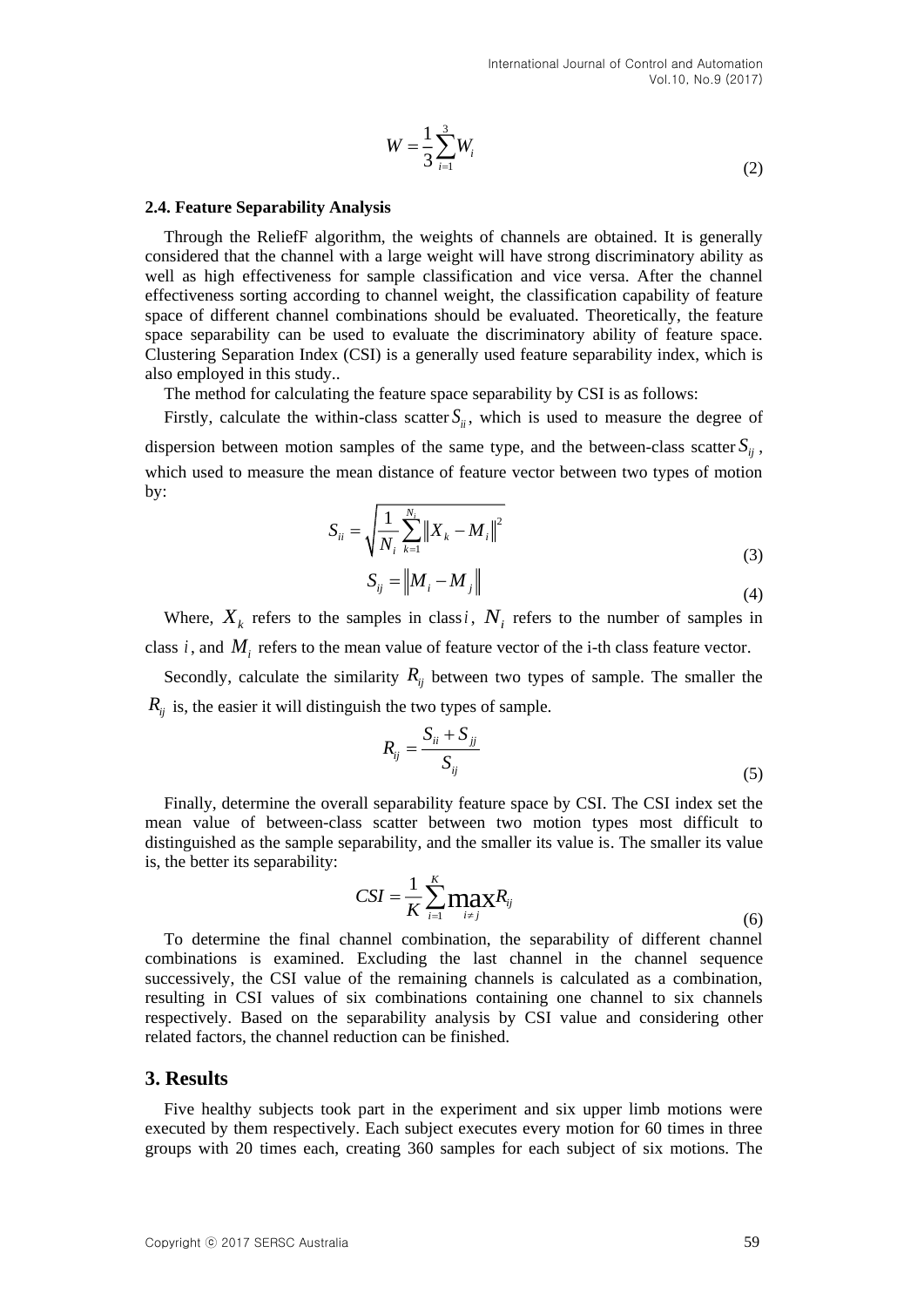International Journal of Control and Automation Vol.10, No.9 (2017)

sEMG signals were acquired in six channels preliminarily and the BisIE feature was extracted. The samples were equally divided into two parts: one was used for training, and the other was used for testing. The channel reduction method proposed above was adopted and the number of channels was reduced.

#### **3.1 The Channel Contribution**

The weights of channels are calculated by the improved ReliefF algorithm. In order to reflect the distribution and trend of feature weights among different channels clearly, the percentage of weight for each one in all channels was calculated by formula (7) as the channel efficiency rate.

$$
w^j = \frac{W^j}{\sum_{k=1}^6 W^k} \tag{7}
$$

Where,  $W^j$  refers to the weight of the j-th channel.

The channel efficiency rate can be seen as channel contribution. As shown in Figure2, the weight rate distributions among different channels of different subjects have a similar trend, although they are not exactly the same.



**Figure 2. The Weight Efficiency Rates of Subjects**

The weight rate of channel 6 is close to 0, which can be seen as an invalid channel. The reason is that the signal of channel 6 is acquired from the lateral deltoid, the participation level of which in executing different motions is not high. Meanwhile, this muscle is located at the outer shoulder, which makes it difficult to place sensors and avoid interference from cable friction. The weight rates of channel 3, 4 and 5 are relatively high for the positions of these muscles benefit the signal acquisition and they have great differences in executing different motions. Table 1 shows the ordered sequence of the weight percentage.

**Table 1. The Order of the Weight Efficiency Rates of Subjects**

|               | Subject Weight number |
|---------------|-----------------------|
| A             | Channel number        |
| B             | Channel number        |
| $\mathcal{C}$ | Channel number        |
| $\mathbf{D}$  | Channel number        |
| н             | Channel number        |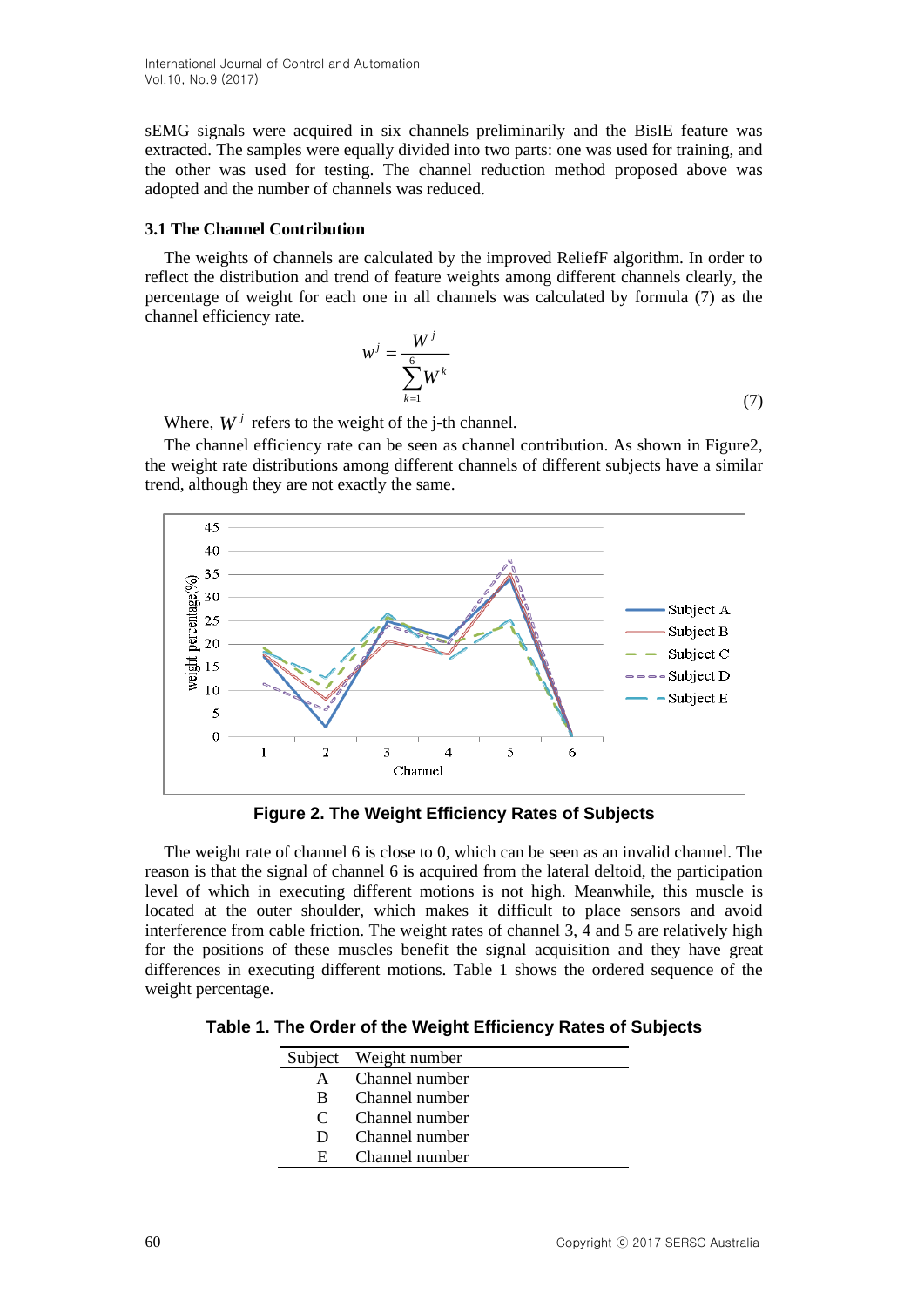### **3.2. Feature Separability by CSI Value**

The SCI value is used to evaluate the feature separability of different channel combinations. Six channel combinations are obtained by removing the last channel in the weight efficiency rate sequence one by one. Figure 3 shows the CSI values of different channel combinations for five subjects. In the process of channel reduction of each subject, the general trends of feature space separability are the same. For all subjects, the weight of channel 6 is significantly less than other channels, which is the first channel to be reduced. It can be seen from Figure 3 that the separability changes little when the channel 6 is reduced. Therefore, channel 6 is an invalid channel. With further reduction of the channel number, the overall separability of all subjects increases slowly. The reasons are: on the one hand, there may have a great relevance between the reduced channel and one of the remaining channels (the effectiveness of the former is greater than the latter); on the other hand, the reduced channel may have an negative effect on the separability, and a certain increase of the separability for the combination of remaining channels will be observed when this channel is reduced. When the number of channels is reduced to 2 or 3, the separability of each subject achieves the strongest level.



**Figure 3. The CSI Value of Different Channel Combinations of Subjects**

### **3.3. The Results of Channel Reduction**

The purpose of channel reduction is to obtain a higher classification performance with fewer channels. In Section 3.2, when the number of channels is 2 or 3, the separability reaches the highest level. Considering the real-time, accuracy and consistency between the subjects of pattern recognition, the final channel number for combination is considered as 2. Table 2 shows the reduced channel combination of each subject and the final channel combinations (channel 3 and 5, in different orders for each subject), which guarantees the result of channel reduction consistent among all subjects.

**Table 2. The Final Channel Combinations of Subjects After Channel Reduction Expressed by Channel Number**

| Subject       |     | Subject A Subject B Subject C Subject D Subject E |     |     |
|---------------|-----|---------------------------------------------------|-----|-----|
| Final Channel | 5.3 |                                                   | 53. | 3.5 |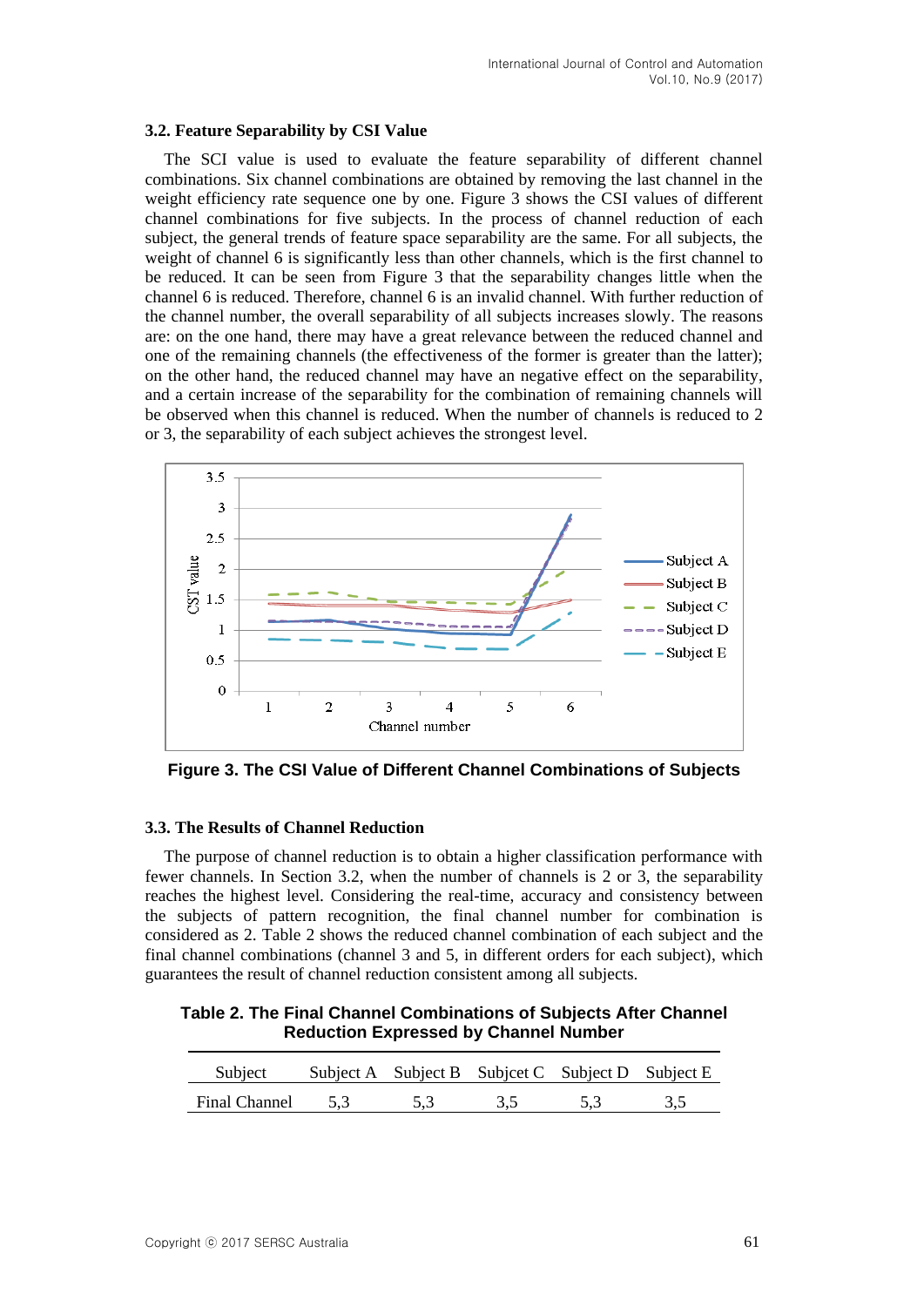Table 3 shows the mean values of correlation between the remaining channels. The correlation coefficients of the remaining channels after channel reduction are less than 0.3, which are small enough to regard that the two channels are independent from each other without redundancy. After channel reduction, the final feature space is combined by features from channel 3 and channel 5, which contains six dimensions with three features per channel.

**Table 3. The Correlation Coefficient of Subjects between Channel 3 and Channel 5**

| Subject                 |        |       | Subject A Subject B Subject C Subject D Subject E |       |        |
|-------------------------|--------|-------|---------------------------------------------------|-------|--------|
| correlation coefficient | 0.2888 | 0.179 | 0.1298                                            | 0.246 | 0.1861 |

# **4. Discussion**

The purpose of channel reduction is to enhance the real-time and accuracy of motion recognition using as few channel as possible. In this section, the effectiveness of channel reduction is discussed according to classification accuracy, classification speed and application improvement.

### **4.1. Classification Accuracy**

The classification accuracy is a very important aspect of the subsequent clinical application [20]. High classification accuracy is the precondition of channel reduction. Figure 4 shows the classification results by SVM before and after channel reduction. For all subjects, the motion classification accuracies have little changes after channel reduction. In other words, channel reduction does not adversely affect the classification accuracy. This result indicates that the number of channels is not the larger the better, which means excessive channels sometimes reduce the overall classification effectiveness. Whereas, the feature space constructed after channel reduction contains enough information about the upper limb motions. The features in the reduced channels contain redundant and ineffective information, which may goes against the overall feature space separability. Therefore, it is feasible and necessary to exclude these channels. The feasibility and effectiveness of the channel reduction are preliminarily proved.



**Figure 4. The Impact on Motion Classification Accuracy by Channel Reduction of Subjects**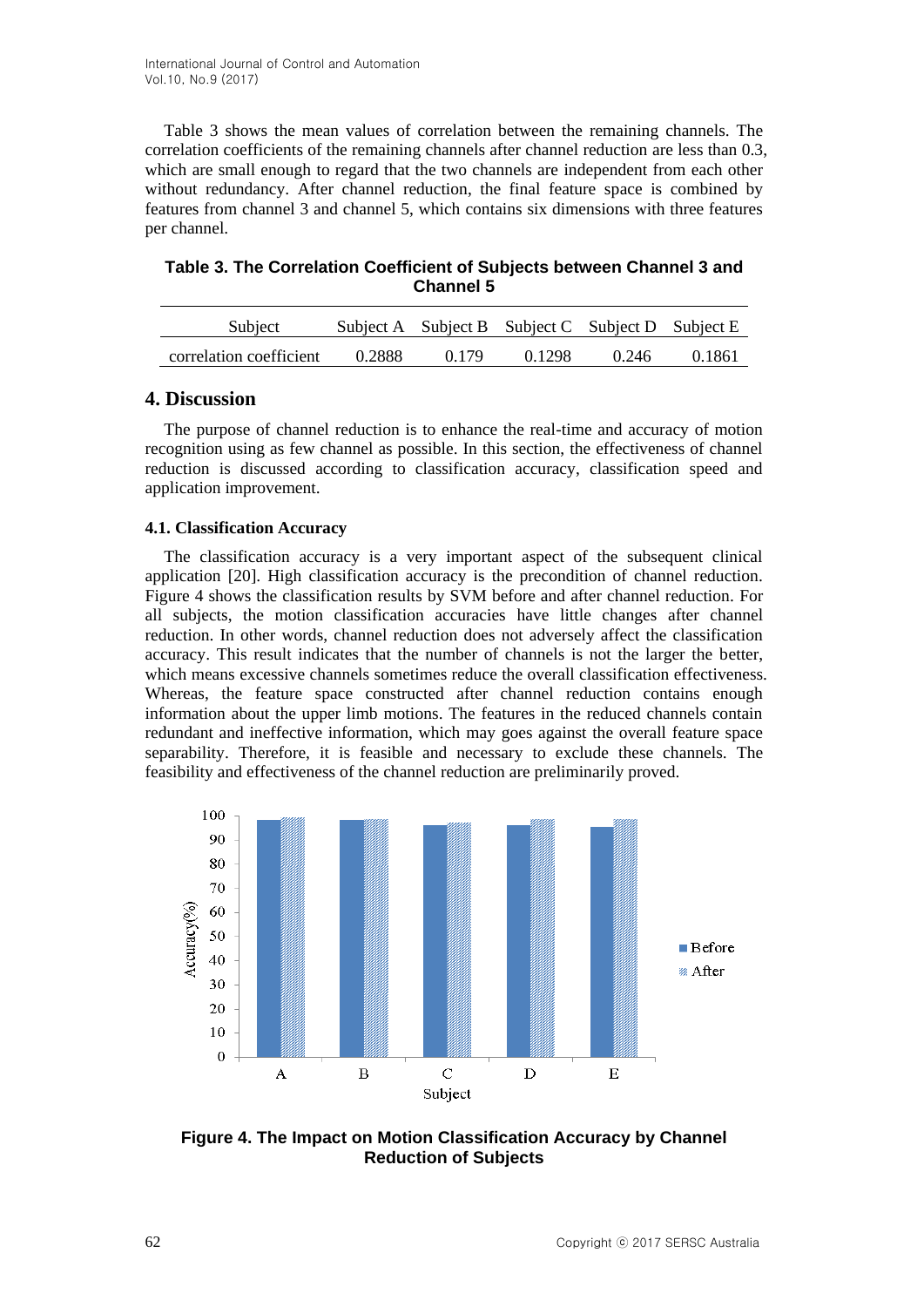### **4.2. Classification Speed**

The speed of motion classification is important for real-time applications, which is also one of the main aims of channel reduction [21-23]. The number of channels participated in motion classification has been reduced from 6 to 2 by channel reduction, which inevitably has an impact on the classification speed. It is well known that the pattern recognition mainly consists of three processes, *i.e.* feature extraction, classifier training and decision-making, which are also the factors affecting the motion classification. In this section, the influence on the classification speed by channel reduction will be evaluated from these three aspects.



**Figure 5. The Impact on Feature Extraction Time from Single Sample by Channel Reduction of Subjects**



**Figure 6. The Influence on Classifier Training Time by Channel Reduction**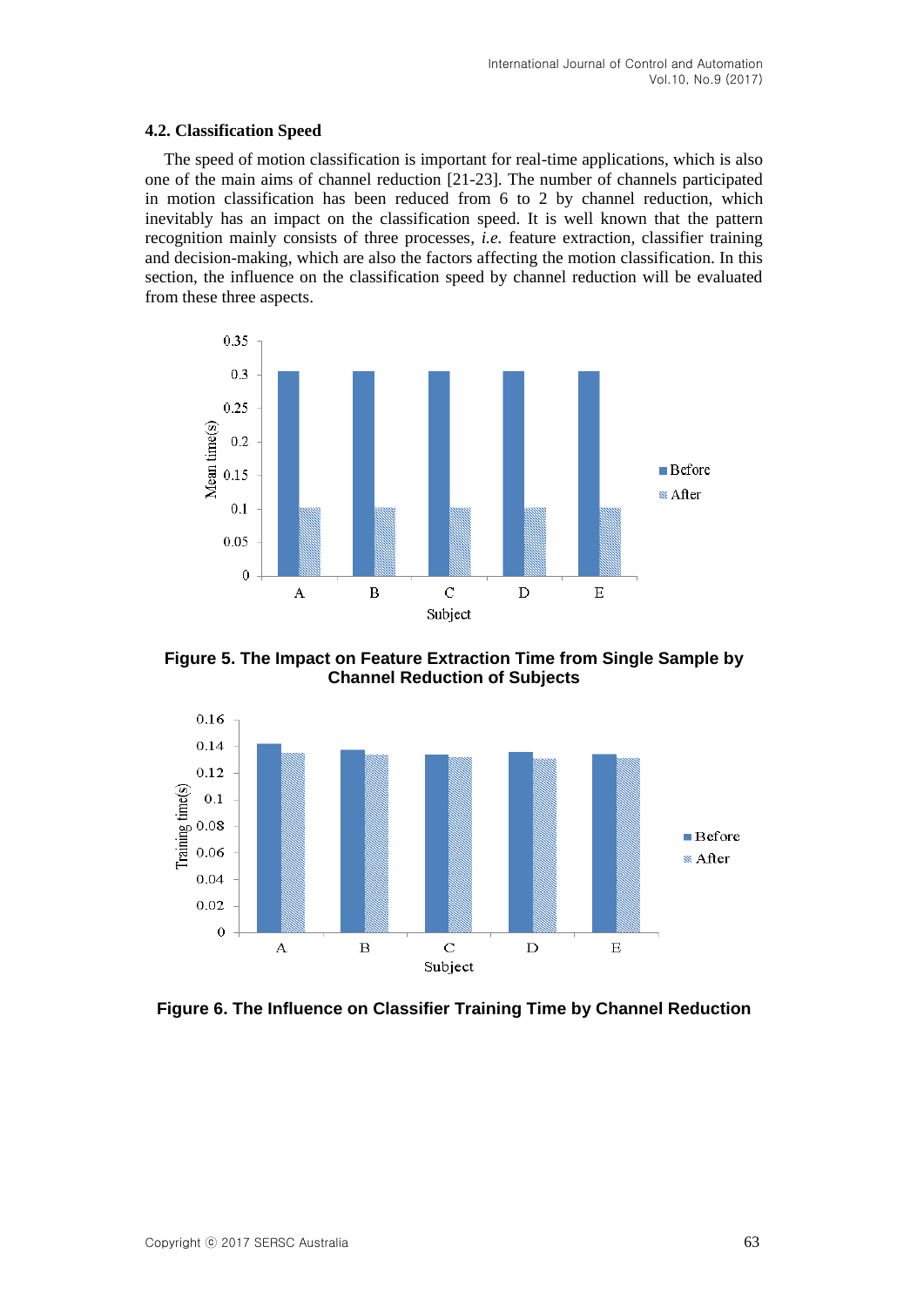International Journal of Control and Automation Vol.10, No.9 (2017)



## **Figure 7. The Impact on Motion Recognition Time by Channel Reduction of Subjects**

### **4.2.1. Feature Extraction Speed**

Figure 5 shows the average time of the feature extraction for a single sample. Each subject has a consistent performance. After channel reduction, the feature extraction time for a single sample decreases significantly (33% of that before reduction), which indicates that the extraction speed has been improved. The reason is that the number of channels has been reduced from 6 to 2 after channel reduction. Correspondingly, the feature diminution reduced from 18 to 6, which means the decreasing range is about 66%. In this case, the number of features needed to calculate is reduced, which reduces the entire computational complexity of feature extraction and increases the speed of feature extraction.

#### **4.2.2. Classifier Training Speed**

Figure 6 shows the time consumptions of the motion classifier training before and after channel reduction with the training samples. The result indicates that after channel reduction, the training time of motion classifier reduces slightly, which suggests that the classifier training speed is insensitive to feature dimensions of the samples.

#### **4.2.3. Motion Recognize Speed**

Figure 7 shows the time consumptions of the motion recognition with a trained classifier before and after channel reduction for the testing samples. Similar to the motion classifier training, the time consumptions of motion recognition is reduced slightly after channel reduction.

The above experimental results indicates that the time of overall classification process mainly spent on feature extraction and classifier training, while motion recognition time is relatively less. After channel reduction, as one of the main factors of time consumption, the feature extraction speed increases significantly, although the classifier training speed and the motion recognition speed rise slightly. Meanwhile, the entire motion classification speed has been improved significantly after channel reduction. Therefore, the proposed channel reduction method is valid. By conducting this method in this study, the channel number has been reduced from 6 to 2, which is consistent with the previous studies [24]. Practically, the results help to promote clinical control applications in real-time.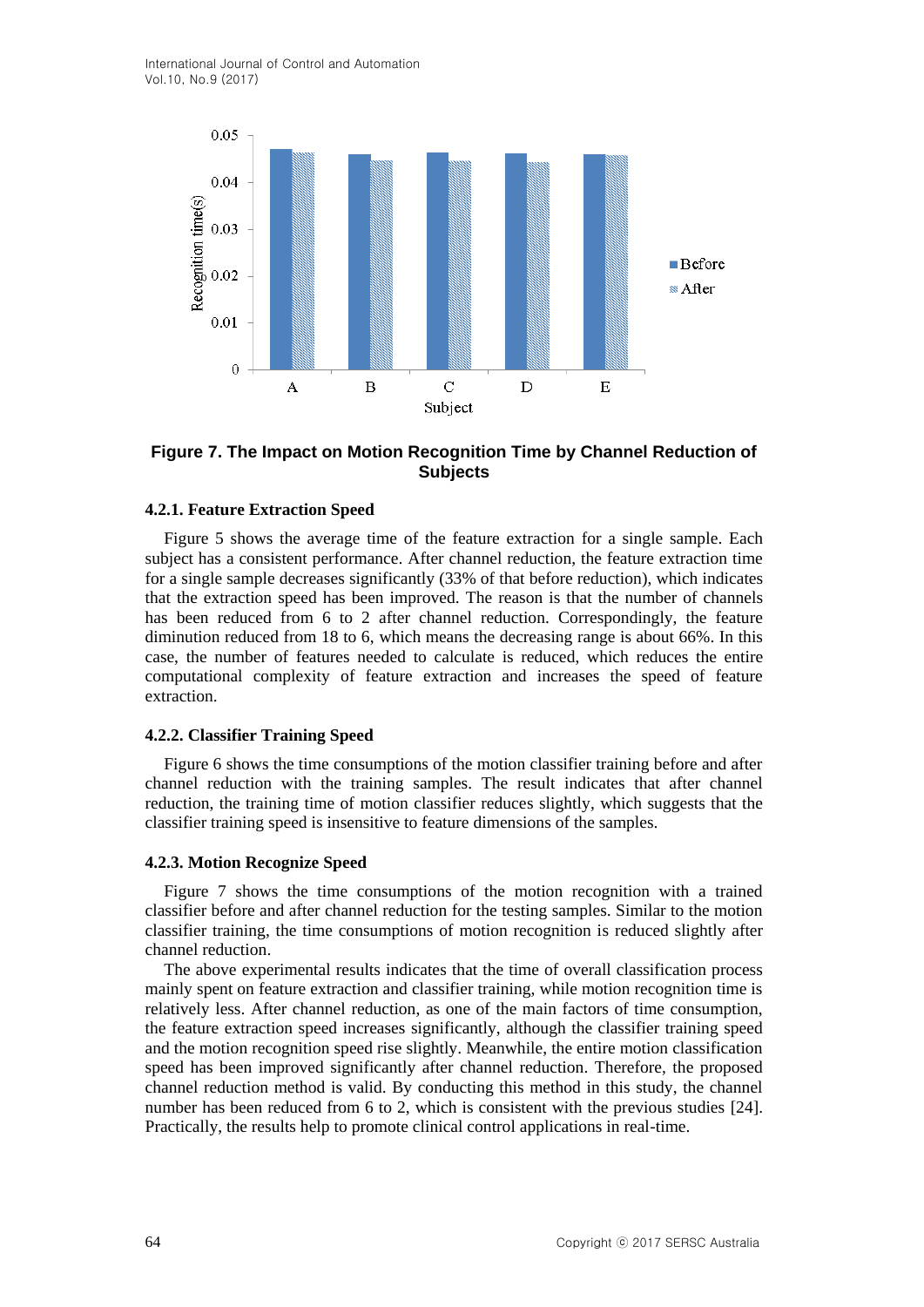The channel reduction improves the overall motion classification speed without adversely affecting the classification accuracy. Besides, there are some other effects: the number of channel is reduced after channel reduction, which makes the signal acquisition more convenient. At the same time, it simplifies the structure of the post-rehabilitation training products, which is more conducive to the development of portable applications in clinical rehabilitation and also helps to reduce post-development costs. The method proposed can be extended to other related research areas to realize multivariable choices.

## **5. Conclusion**

The classification accuracy and real-time ability are two essential aspects of motion classification. In this article, the signal channel reduction method is proposed and the channel number is reduced significantly. The results show that the overall motion classification speed is improved more without adversely affecting the classification accuracy. The proposed method provides a theoretical basis to channel reduction and a reference for related researches, which also has an important implication on the real-time of sEMG signal based upper limb rehabilitation applications. In addition, the channel reduction not only brings convenience to signal acquisition, but also is conducive to the development of portable clinical rehabilitation products, as well as reducing costs. However, the number and type of test samples is limited in the current research. In the future research, the sample number needs to be expanded, which should cover different ages and genders as well as clinical patients.

### **Acknowledgments**

Authors will be thankful to the Higher Educational Science and Technology Program of Shandong Province, China (No.J15LB01) and the Natural Science Foundation of Shandong Province, China (ZR2014EEQ029, ZR2015FM021) in carrying out this research for support.

## **References**

- [1] C. La, B. M. Young, C. G. Ramos, V. A. Nair, and V. Prabhakaran, "Characterizing Recovery of the Human Brain following Stroke: Evidence from fMRI Studies", Seeman P, Madras B (eds) Imaging of the Human Brain in Health and Disease, Academic Press/Elsevier, United States, Chapter Twenty, **(2014)**, pp. 485-506.
- [2] B. Balaban, F. Tok, F. Yavuz, E. Yaşar and R. Alaca, "Early rehabilitation outcome in patients with middle cerebral artery stroke", Neuroscience letters, vol. 498, no. 3, **(2011)**, pp. 204-207.
- [3] P. Langhorne, J. Bernhardt and G. Kwakkel, "Stroke rehabilitation", The Lancet, vol. 377, no. 9778, **(2011)**, pp. 1693-1702.
- [4] J. L. Patton, M. E. Stoykov, M. Kovic and F. A, "Mussa-Ivaldi. Evaluation of robotic training forces that either enhance or reduce error in chronic hemiparetic stroke survivors", Exp Brain Res, vol. 168, no. 3, **(2006)**, pp. 368-383.
- [5] C. D. Takahashi, L. Der-Yeghiaian, V. Le, R. R. Motiwala and S. C. Cramer, "Robot-based hand motor therapy after stroke", Brain, vol. 131, no. 2, **(2008)**, pp. 425-437.
- [6] L. Zollo, L. Rossini, M. Bravi, G. Magrone, S. Sterzi and E. Guglielmelli, "Quantitative evaluation of upper-limb motor control in robot-aided rehabilitation", Medical & Biological Engineering  $\&$ Computing, vol. 49, no. 10, **(2011)**, pp. 1131-1144.
- [7] W. S. Harwin, A. Murgia and E. K. Stokes, "Assessing the effectiveness of robot facilitated neurorehabilitation for relearning motor skills following a stroke", Medical & Biological Engineering & Computing, vol. 49, no. 10, **(2011)**, pp. 1093-1102.
- [8] E. N. Kamavuako, E. J. Scheme and K. B. Englehart, "Combined surface and intramuscular EMG for improved real-time myoelectric control performance", Biomedical Signal Processing and Control, vol. 10, no. 3, **(2014)**, pp. 102-107.
- [9] M. B. I. Raez, M. S. Hussain and F. M. Yasin, "Techniques of EMG signal analysis: detection, processing, classification and applications", Biological procedures online, vol. 8, no. 1, **(2006)**, pp. 11- 35.